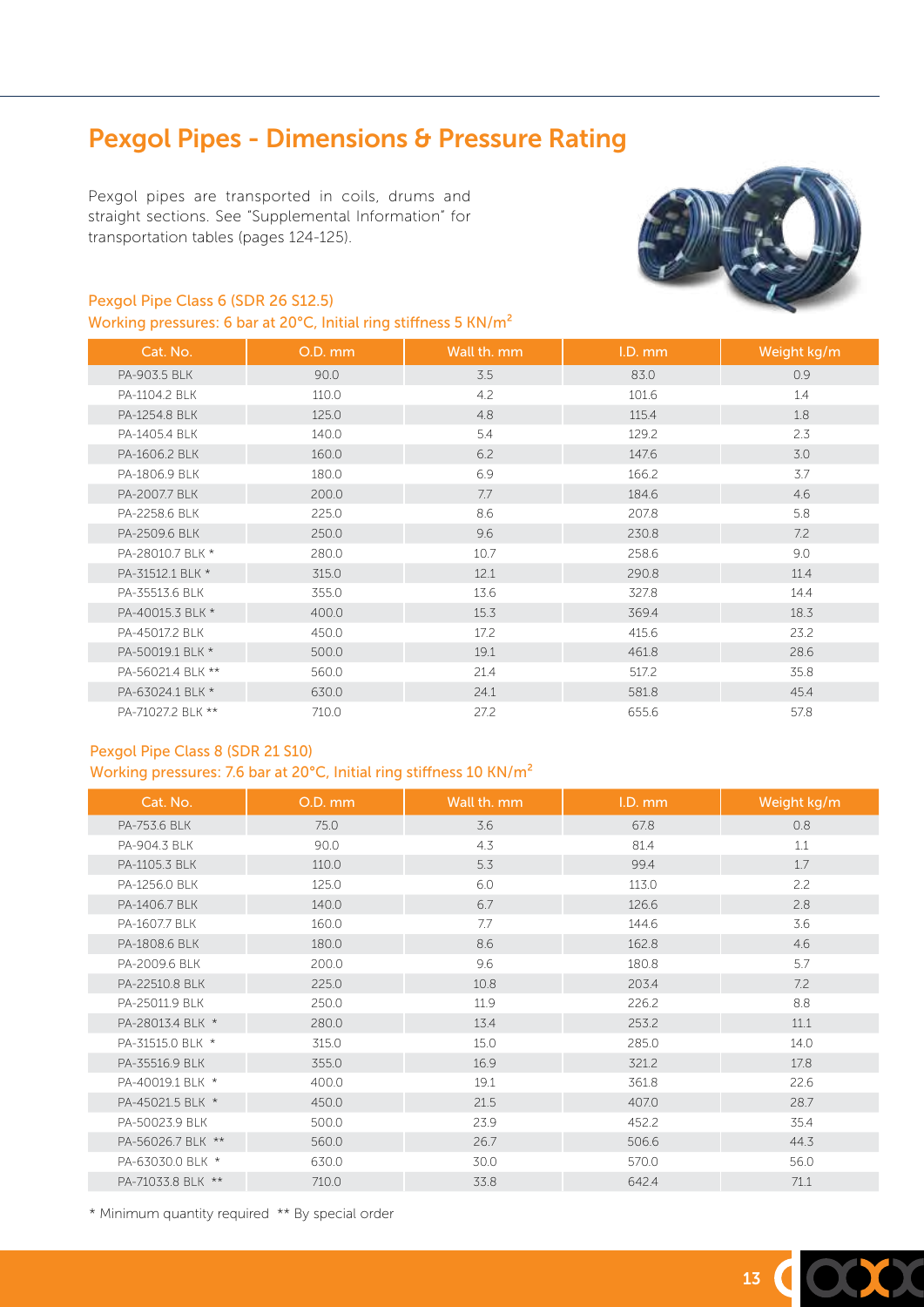

# Pexgol Pipe Class 10 (SDR 16.2 S7.6)

Working pressures: 10 bar at 20°C, 6 bar for natural gas | Initial ring stiffness 23 KN/m<sup>2</sup>

| Cat. No.          | O.D. mm | Wall th. mm | I.D. mm | Weight kg/m |
|-------------------|---------|-------------|---------|-------------|
| PA-633.9 BLK      | 63      | 3.9         | 55.2    | 0.72        |
| PA-754.7 BLK      | 75      | 4.7         | 65.8    | 1.03        |
| PA-905.6 BLK      | 90      | 5.6         | 78.8    | 1.47        |
| PA-1106.8 BLK     | 110     | 6.8         | 96.4    | 2.18        |
| PA-1257.7 BLK     | 125     | 7.7         | 109.6   | 2.81        |
| PA-1408.7 BLK     | 140     | 8.7         | 122.6   | 3.55        |
| PA-1609.9 BLK     | 160     | 9.9         | 140.2   | 4.62        |
| PA-18011.1 BLK    | 180     | 11.1        | 157.8   | 5.83        |
| PA-20012.4 BLK    | 200     | 12.4        | 175.2   | 7.23        |
| PA-22513.9 BLK    | 225     | 13.9        | 197.2   | 9.12        |
| PA-25015.5 BLK    | 250     | 15.5        | 219     | 11.30       |
| PA-28017.3 BLK    | 280     | 17.3        | 245.4   | 14.12       |
| PA-31519.5 BLK    | 315     | 19.5        | 276     | 17.91       |
| PA-35521.9 BLK    | 355     | 21.9        | 311.2   | 22.67       |
| PA-40024.7 BLK    | 400     | 24.7        | 350.6   | 28.81       |
| PA-45027.8 BLK    | 450     | 27.8        | 394.4   | 36.48       |
| PA-50030.9 BLK    | 500     | 30.9        | 438.2   | 45.05       |
| PA-56034.6 BLK ** | 560     | 34.6        | 490.8   | 53.6        |
| PA-63038.9 BLK    | 630     | 38.9        | 552.2   | 71.50       |
| PA-71043.8 BLK ** | 710     | 43.8        | 622.4   | 90.75       |

# Pexgol Pipe Class 12 (SDR 13.6 S6.3)

Working pressures: 12 bar at 20°C, 7.5 bar for natural gas | Initial ring stiffness 40 KN/m<sup>2</sup>

| Cat. No.          | O.D. mm | Wall th. mm | I.D. mm | Weight kg/m |
|-------------------|---------|-------------|---------|-------------|
| PA-634.7 BLK      | 63      | 4.7         | 53.6    | 0.85        |
| PA-755.6 BLK      | 75      | 5.6         | 63.8    | 1.21        |
| PA-906.7 BLK      | 90      | 6.7         | 76.6    | 1.73        |
| PA-1108.1 BLK     | 110     | 8.1         | 93.8    | 2.57        |
| PA-1259.2 BLK     | 125     | 9.2         | 106.6   | 3.31        |
| PA-14010.3 BLK    | 140     | 10.3        | 119.4   | 4.15        |
| PA-16011.8 BLK    | 160     | 11.8        | 136.4   | 5.43        |
| PA-18013.3 BLK    | 180     | 13.3        | 153.4   | 6.8         |
| PA-20014.7 BLK    | 200     | 14.7        | 170.6   | 8.47        |
| PA-22516.6 BLK    | 225     | 16.6        | 191.8   | 10.75       |
| PA-25018.4 BLK    | 250     | 18.4        | 213.2   | 13.42       |
| PA-28020.6 BLK    | 280     | 20.6        | 238.8   | 16.60       |
| PA-31523.2 BLK    | 315     | 23.2        | 268.6   | 21.04       |
| PA-35526.1 BLK    | 355     | 26.1        | 302.8   | 26.68       |
| PA-40029.4 BLK    | 400     | 29.4        | 341.2   | 33.86       |
| PA-45033.1 BLK    | 450     | 33.1        | 383.8   | 42.89       |
| PA-50036.7 BLK    | 500     | 36.7        | 426.4   | 52.85       |
| PA-56041.2 BLK ** | 560     | 41.2        | 477.6   | 66.50       |
| PA-63046.6 BLK *  | 630     | 46.6        | 537.4   | 84.60       |
| PA-71052.2 BLK ** | 710     | 52.2        | 605.6   | 106.8       |

\* Minimum quantity required \*\* By special order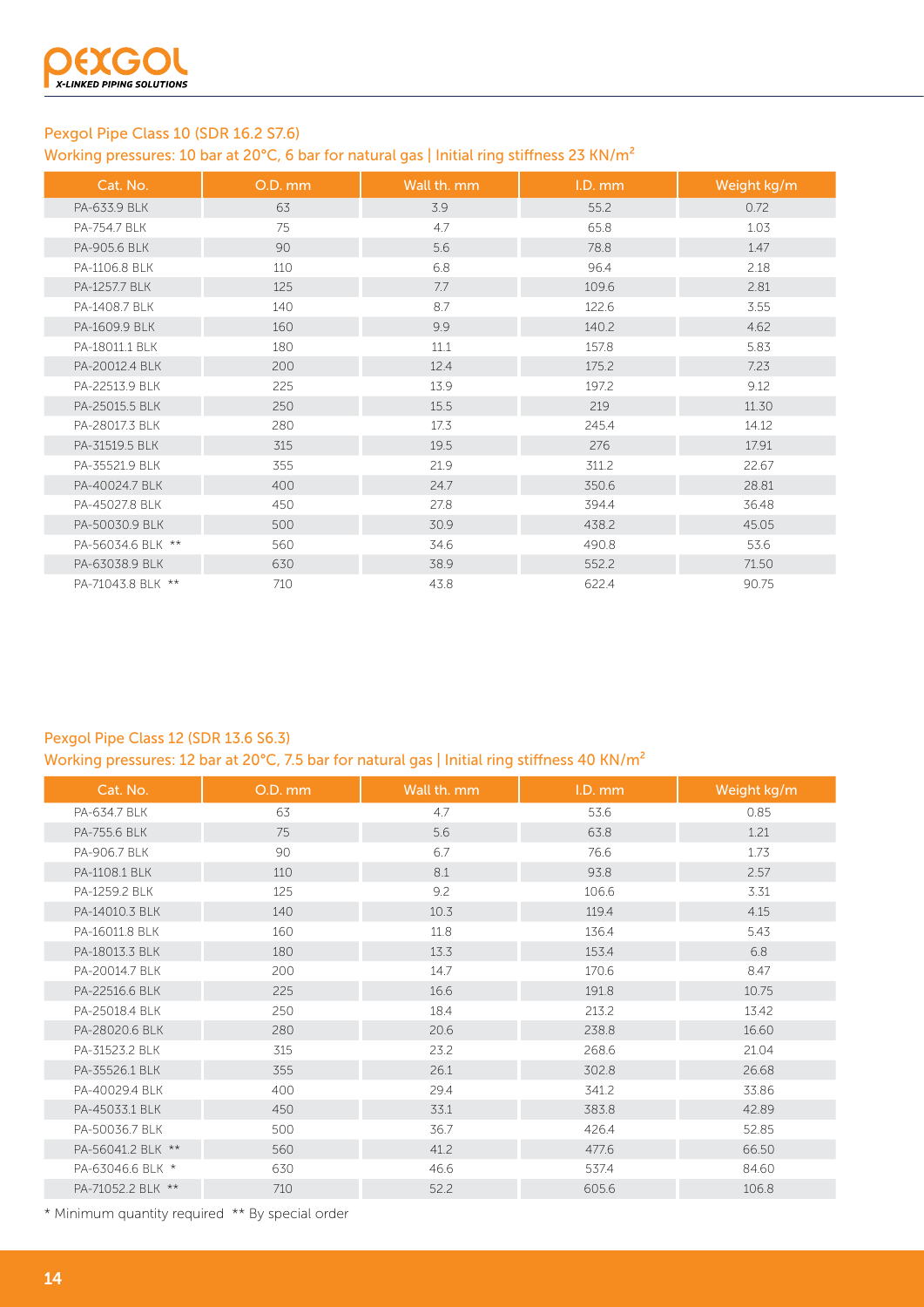### Pexgol Pipe Class 15 (SDR 11 S5)

Working pressures: 15 bar at 20°C, 9 bar for natural gas | Initial ring stiffness 80 KN/m<sup>2</sup>

| Cat. No.          | O.D. mm | Wall th. mm | I.D. mm | Weight kg/m |
|-------------------|---------|-------------|---------|-------------|
| <b>PA-162 BLK</b> | 16      | 2.0         | 13      | 0.09        |
| <b>PA-202 BLK</b> | 20      | 2.0         | 16.2    | 0.11        |
| PA-252.3 BLK      | 25      | 2.3         | 20.4    | 0.16        |
| PA-322.9 BLK      | 32      | 2.9         | 26.2    | 0.26        |
| PA-403.7 BLK      | 40      | 3.7         | 32.6    | 0.42        |
| PA-504.6 BLK      | 50      | 4.6         | 40.8    | 0.65        |
| PA-635.8 BLK      | 63      | 5.8         | 51.4    | 1.03        |
| PA-756.8 BLK      | 75      | 6.8         | 61.4    | 1.44        |
| PA-908.2 BLK      | 90      | 8.2         | 73.6    | 2.09        |
| PA-11010 BLK      | 110     | 10.0        | 90      | 3.11        |
| PA-12511.4 BLK    | 125     | 11.4        | 102.2   | 4.03        |
| PA-14012.7 BLK    | 140     | 12.7        | 114.6   | 5.02        |
| PA-16014.6 BLK    | 160     | 14.6        | 130.8   | 6.60        |
| PA-18016.4 BLK    | 180     | 16.4        | 147.2   | 8.34        |
| PA-20018.1 BLK    | 200     | 18.1        | 163.8   | 10.23       |
| PA-22520.4 BLK    | 225     | 20.4        | 184.2   | 12.97       |
| PA-25022.7 BLK    | 250     | 22.7        | 204.6   | 16.05       |
| PA-28025.4 BLK    | 280     | 25.4        | 229.2   | 20.10       |
| PA-31528.6 BLK    | 315     | 28.6        | 257.8   | 25.46       |
| PA-35532.2 BLK    | 355     | 32.2        | 290.6   | 32.30       |
| PA-40036.3 BLK *  | 400     | 36.3        | 327.4   | 41.5        |
| PA-45040.9 BLK *  | 450     | 40.9        | 368.2   | 52          |
| PA-50045.4 BLK    | 500     | 45.4        | 409.2   | 65.00       |
| PA-56050.9 BLK ** | 560     | 50.9        | 458.4   | 82.00       |
| PA-63057.3 BLK    | 630     | 57.3        | 515.6   | 103.00      |
| PA-71064.5 BLK ** | 710     | 64.5        | 581     | 129.50      |

### Pexgol Pipe Class 19 (SDR 9 S4)

. The contract of the contract of the contract of the contract of the contract of the contract  $15\,$ 

Working pressures: 19 bar at 20°C, 11.5 bar for natural gas | Initial ring stiffness 150 KN/m<sup>2</sup>

| Cat. No.          | O.D. mm | Wall th. mm | I.D. mm | Weight kg/m |
|-------------------|---------|-------------|---------|-------------|
| PA-637.1 BLK      | 63      | 7.1         | 48.8    | 1.25        |
| PA-758.4 BLK      | 75      | 8.4         | 58.2    | 1.75        |
| PA-9010.1 BLK     | 90      | 10.1        | 69.8    | 2.50        |
| PA-11012.3 BLK    | 110     | 12.3        | 85.4    | 3.75        |
| PA-12514.1 BLK    | 125     | 14.1        | 97      | 4.90        |
| PA-14015.7 BLK    | 140     | 15.7        | 108.6   | 6.10        |
| PA-16017.9 BLK    | 160     | 17.9        | 124.2   | 7.90        |
| PA-18020.1 BLK    | 180     | 20.1        | 139.8   | 9.9         |
| PA-20022.4 BLK    | 200     | 22.4        | 155.2   | 12.40       |
| PA-22525.0 BLK    | 225     | 25.2        | 175     | 15.55       |
| PA-25027.9 BLK    | 250     | 27.9        | 194.2   | 19.30       |
| PA-28031.3BLK *   | 280     | 31.3        | 217.4   | 24.20       |
| PA-31535.2 BLK    | 315     | 35.2        | 244.6   | 30.65       |
| PA-35539.7 BLK    | 355     | 39.7        | 275.6   | 39.00       |
| PA-40044.7 BLK *  | 400     | 44.7        | 310.6   | 49.40       |
| PA-45050.3 BLK    | 450     | 50.3        | 349.4   | 62.50       |
| PA-50055.8 BLK *  | 500     | 55.8        | 388.4   | 77.00       |
| PA-56062.5 BLK ** | 560     | 62.5        | 435     | 96.70       |
| PA-63070.0 BLK *  | 630     | 70.0        | 489.4   | 122.00      |
| PA-71078.9 BIK ** | 710     | 78.9        | 552.2   | 154.9       |

\* Minimum quantity required \*\* By special order Smaller sizes available on request